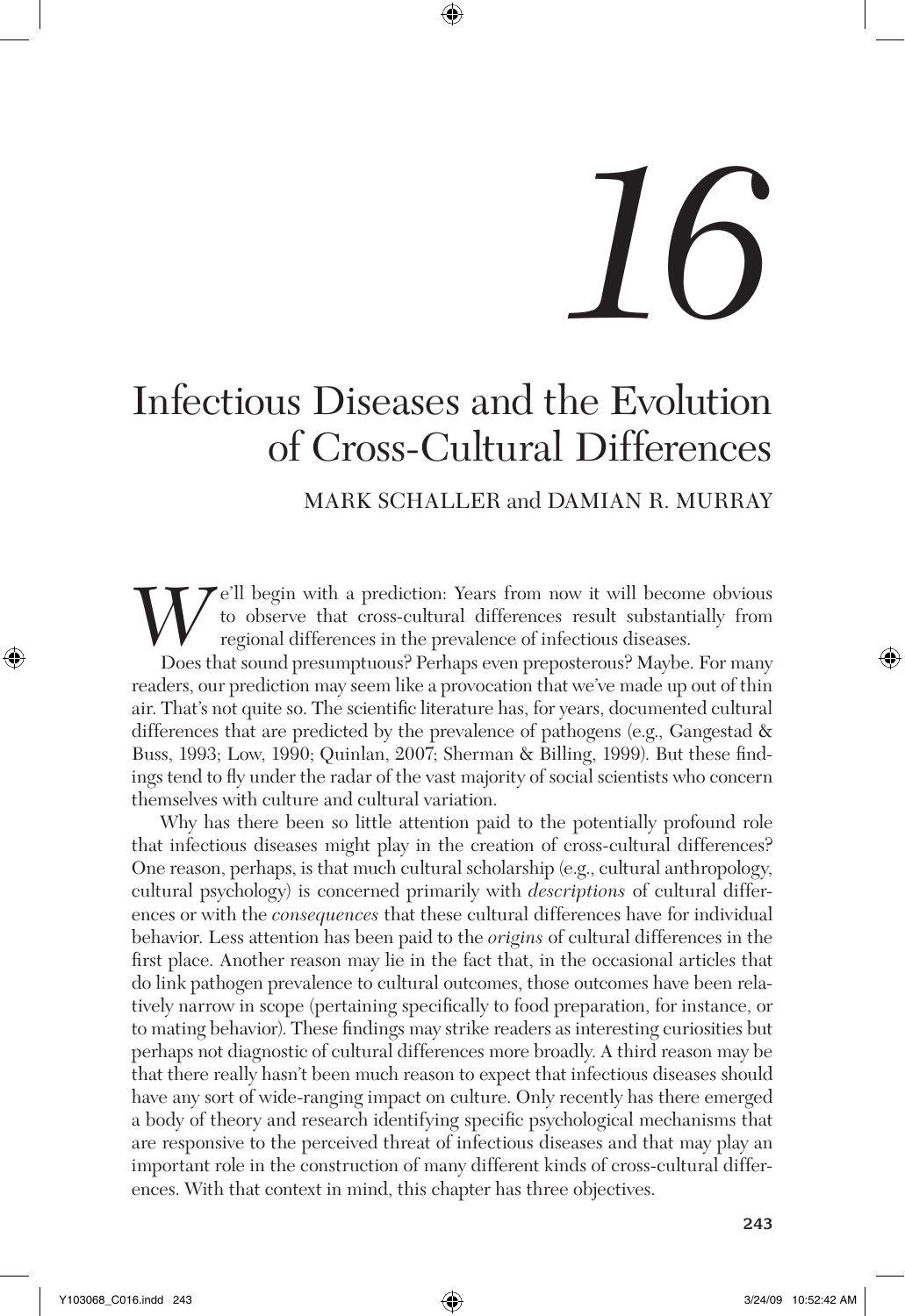First, we want to address the question of *why* disease prevalence might be expected to predict a broad range of cultural outcomes. To do so, we present a conceptual framework that draws explicitly on an evolutionary analysis. We discuss the negative fitness consequences of contracting infectious diseases, and we identify specific kinds of behavioral strategies that may limit exposure to infectious diseases. We also consider the fact that, in addition to conferring specific kinds of fitness benefits (i.e., reduced exposure to diseases), these same behavioral strategies may have specific costs as well. Through the logic of an evolutionary cost-benefit analysis, this framework implies that these behavioral strategies may vary in their functional utility, depending on the extent to which infectious diseases actually pose a prevalent threat in the immediate environment. This in turn implies a causal link between regional variability in disease prevalence and cross-cultural variability in attitudes and values that are relevant to those behavioral strategies.

⊕

Second, we want to address the question of whether disease prevalence does, in fact, predict important cross-cultural differences. We summarize a variety of ways in which the general theoretical framework can be applied to deduce hypotheses about specific kinds of cross-cultural differences that may result from regional variation in disease prevalence. In each case, we summarize empirical results supporting these predictions. It turns out that worldwide variation in disease prevalence predicts a remarkably wide range of cross-cultural differences, pertaining not only to overt cultural customs (e.g., food preparation) but also to many more subtle differences operating at a psychological level of analysis—including cross-cultural differences in basic personality traits (e.g., extraversion) and values (e.g., individualism versus collectivism). Furthermore, as a consequence of these effects on fundamental psychological variables, regional differences in disease prevalence may also lead to persistent differences operating at the societal level of analysis as well.

Third, we want to consider exactly *how* these interesting relationships might have emerged. We raise, and discuss, several important questions about the actual evolutionary mechanisms that might underlie links between regional variation in disease prevalence and cultural variation in human behavior. By doing so, we highlight some of the thorny conceptual issues that inevitably arise when applying an evolutionary perspective to human cultural variation—issues that can be resolved only with rigorous and sustained research efforts.

# Why the Prevalence of Disease Can Have Cultural Consequences

So why might cultural outcomes be influenced by the prevalence of infectious diseases in the local ecology? There are at least two different lines of reasoning.

#### *Cultural Practices as Socially Constructed Defenses Against Disease*

One reason is based on the premise that cultural practices can be promulgated as rational responses to the prospects and perils posed by immediate ecological

⊕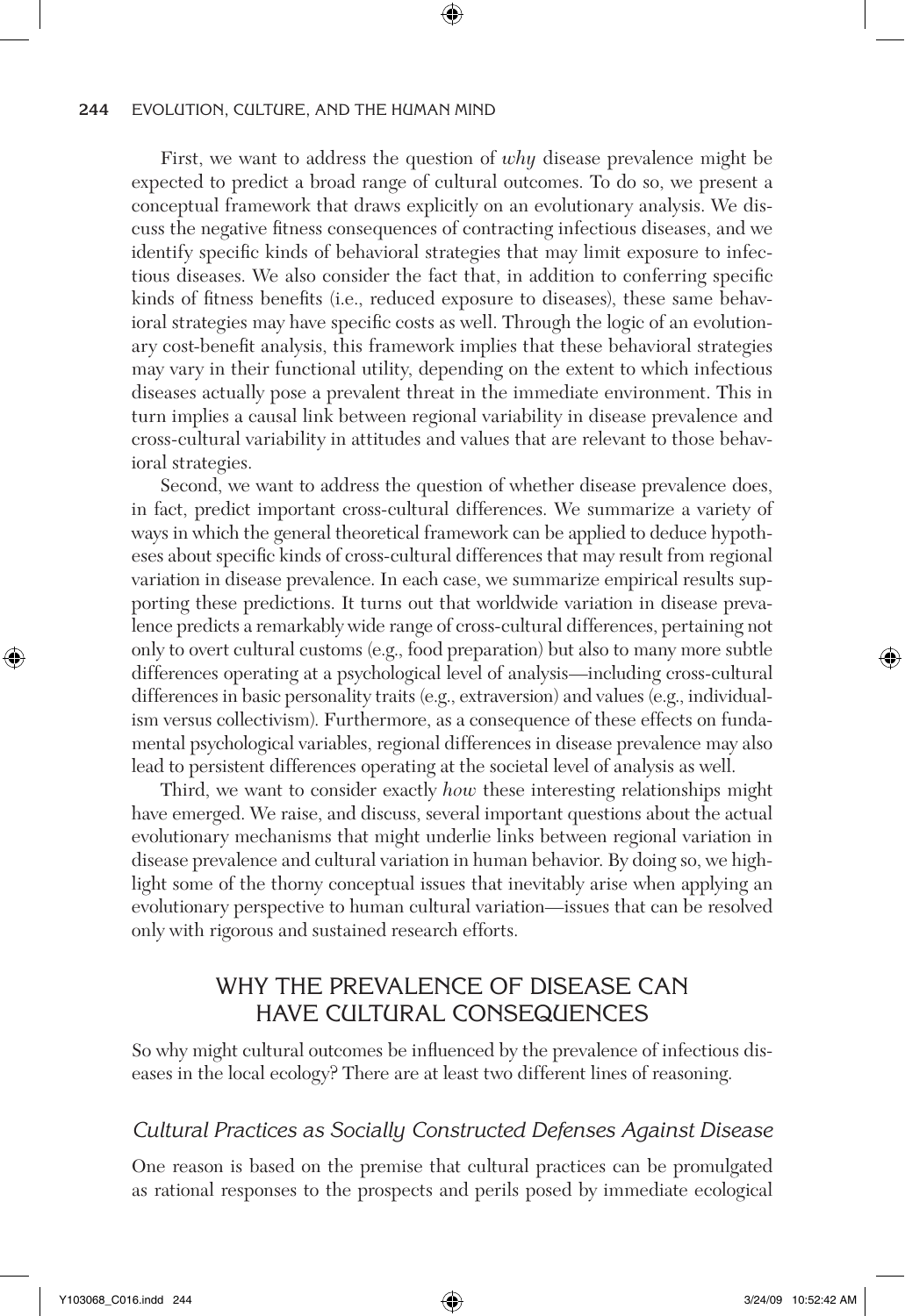#### Infectious Diseases and the Evolution of Cross-Cultural Differences **245**

circumstances. Coastal communities develop rituals and practices pertaining to boat building and fishing, for instance, whereas landlocked communities don't. Similarly, given the threat that infectious diseases have posed to human populations, some kinds of cultural practices may have been invented to serve as barriers to the transmission of those diseases. Such practices would be especially likely to be invented and sustained under ecological circumstances in which infectious diseases pose an especially substantial threat.

An example is provided by research documenting worldwide variation in the use of culinary spices (Sherman & Billing, 1999). Spices are natural antibiotics; they contain toxins that kill many of the potentially harmful bacteria that can be found in the food we eat. Thus the use of spices in the preparation of food can be very beneficial as a defense against bacterial infections. Of course, there may be costs as well. The cultivation of spices consumes resources that might otherwise be spent to obtain more nutritious foods. There may also be physiological costs associated with the ingestion of spices, as they do contain toxins. Consequently, the use of culinary spices would most likely emerge and persist as a cultural practice under ecological circumstances in which the benefits of this practice are especially likely to outweigh the costs: under circumstances in which there actually is a high likelihood of bacterial infestation in food. Sherman and Billing (1999) reasoned that the risk of bacterial infestation is fundamentally a product of ambient temperature (the hotter the ambient temperature, the more likely that foodstuffs will be contaminated by bacterial infestations). They proceeded to analyze the cuisines of dozens of countries worldwide and tested the hypothesis that in geographical regions that are especially hot (meteorologically speaking), the cuisines are spicily hot as well. This is indeed the case. Meals in Mexico and Ethiopia are spicier than those in Mongolia and Estonia, and these culinary differences aren't just random cultural quirks. They are part of a broader worldwide pattern of cross-cultural differences in food preparation. This pattern of cultural differences appears to be rooted, at least in part, in the differential prevalence of pathogens.

This particular relation between disease prevalence and cultural outcomes may not reflect an evolutionary process per se. More likely, it implies the operation of cultural transmission processes that are analogous to evolutionary processes (see chapters by Dutton and Heath and by Rozin in this volume). These cultural transmission processes certainly operate on cultural rituals and practices that—like food preparation—are explicitly imitated, taught, and learned. But it's not clear just how broadly they apply to many other, more subtle facets of culture. Therefore, it's important to consider an additional line of reasoning that links disease prevalence to cross-cultural differences. This line of reasoning explicitly draws on speculations about evolutionary adaptations that influence human cognition and their further implications for human culture.

#### *The "Behavioral Immune System" and Its Cultural Implications*

Infectious diseases pose a substantial threat to reproductive fitness. Examples abound. Tens of millions of European peoples succumbed to the so-called Black

⊕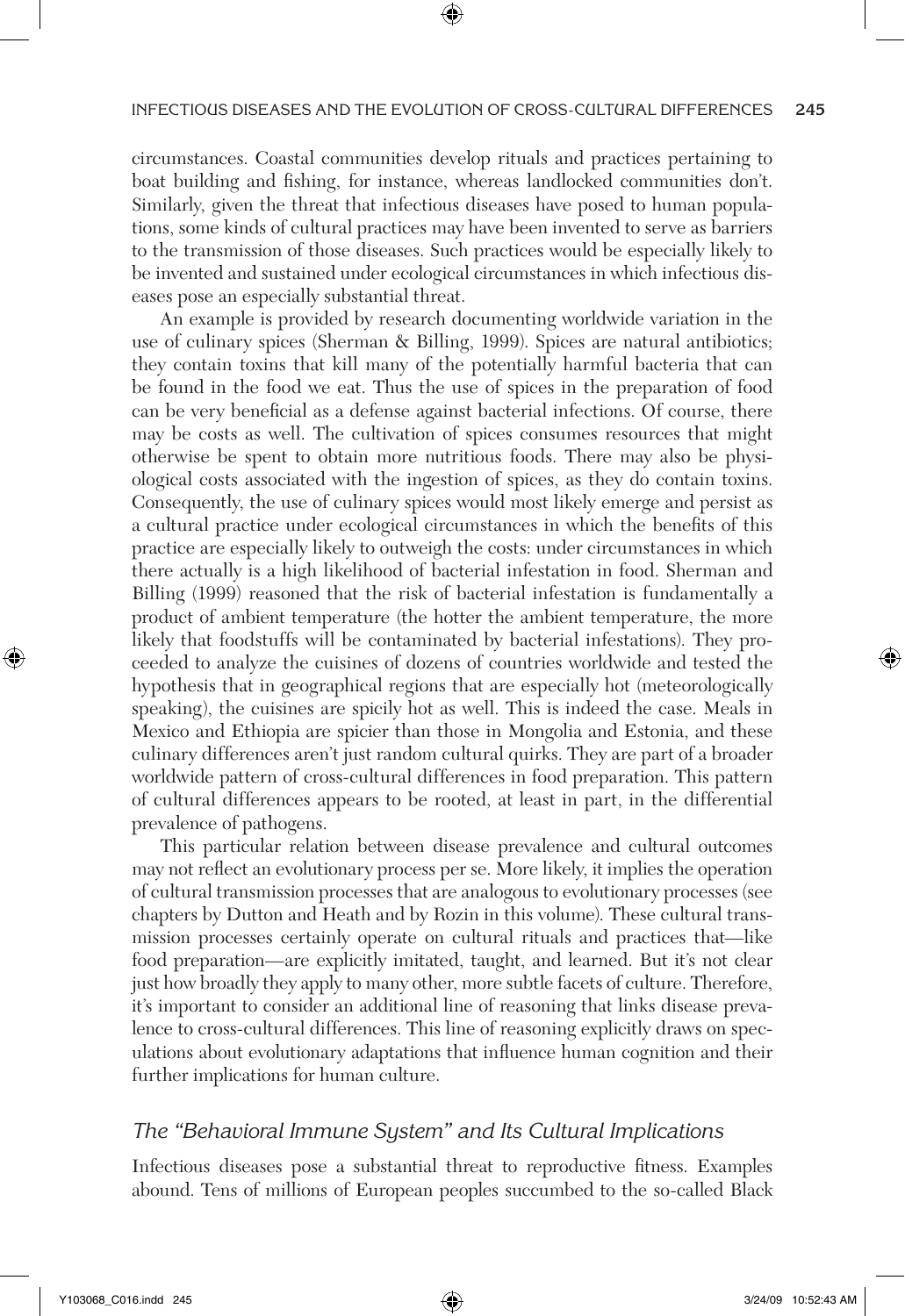Death during the Middle Ages, enormous numbers of aboriginal Americans died from bacterial diseases introduced by colonial Europeans, and so forth (Guerra, 1993; Lippi & Conti, 2002; McNeill, 1976). And these are just recent examples. Infectious diseases have been important agents of disability and mortality within human (and prehuman) populations for far longer than that (Wolfe, Dunavan, & Diamond, 2007) and have exerted very strong selection pressures on these popula-Provide reference tions. Therefore, it's no surprise that humans (like many other species) are char-& Diamond, 2007. acterized by an extraordinarily sophisticated suite of mechanisms—the immune system—that evolved the capacity to identify and defend against harmful pathogens when those pathogens come into contact with our bodies. Of course, we pay a price whenever we actually use our immune system (e.g., fever and other debilitating symptoms; the consumption of caloric resources). Therefore it's also no surprise that humans (and many other species) are equipped with a "behavioral immune system" that serves as a first crude line of defense against potentially harmful pathogens.

This system operates by facilitating the behavioral avoidance of pathogens and the conspecifics that carry them (Kiesecker, Skelly, Beard, & Preisser, 1999; Schaller, 2006; Schaller & Duncan, 2007). In humans, this system is sensitive to threats (including people) in the immediate environment that appear, superficially, to represent some sort of contagion risk. When these threats are perceived, aversive emotions and cognitions are automatically activated, facilitating avoidant behavioral reactions. Of course, there may be functional costs as well as benefits associated with the activation of these aversive reactions. Consequently, the behavioral immune system is likely to have evolved in such a way as to be flexibly engaged, depending on additional information indicating the relative ratio of benefits to costs in the immediate environment. Aversive reactions to potential contagion risks are expected to be especially profound when additional information indicates that an individual is especially vulnerable to disease (Schaller & Duncan, 2007).

Several recent lines of research have applied this conceptual framework toward a deeper understanding of specific interpersonal aversions and intergroup prejudices (Park, Faulkner, & Schaller, 2003; Park, Schaller, & Crandall, 2007; Schaller & Duncan, 2007). One line of work has focused on xenophobia and ethnocentrism. Historically, contact with foreign peoples may have posed an increased contagion risk. (There are at least two reasons for this risk: Foreign peoples may introduce novel pathogens; foreign peoples may also violate local customs—such as those pertaining to food preparation—that serve as barriers to disease transmission.) Consequently, the behavioral immune system may be hypersensitive to superficial cues connoting foreignness, and the perception of foreign peoples may trigger aversive emotional, cognitive, and behavioral responses. Moreover, these xenophobic responses are likely to be variable across persons and contexts, depending on the extent to which perceivers are vulnerable (or merely perceive themselves to be vulnerable) to the transmission of infectious diseases. Recent research reveals that this is the case. People who are more chronically worried about disease show stronger negative responses to subjectively foreign (but not familiar) ethnic groups (Faulkner, Schaller, Park, & Duncan, 2004; Navarrete & Fessler, 2006). Xenophobic and ethnocentric responses are also exaggerated among people whose immunological defenses are temporarily compromised (Navarrete, Fessler, & Eng,

for Wolfe, Dunavan,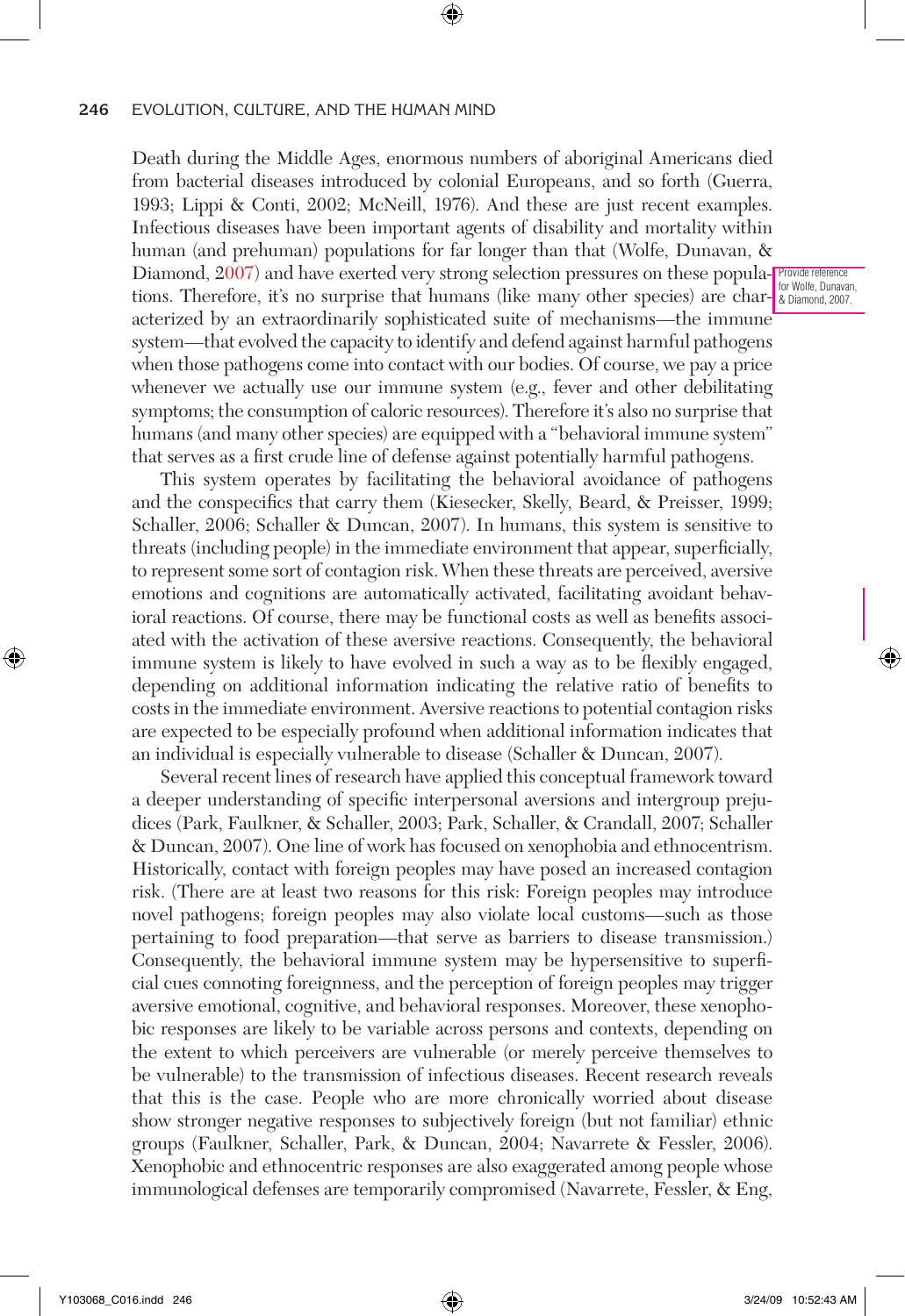2007) and are amplified by contextual cues that make the risk of disease temporarily salient (Faulkner et al., 2004).

An analogous phenomenon might exist at a cultural level of analysis. If aversive responses to foreigners are affected by differences in individuals' perceived vulnerability to infectious diseases, it's no stretch to suppose that xenophobia and ethnocentrism might also be affected by ecological factors that render some populations, more than others, to be chronically vulnerable to infectious diseases. Within geographical regions in which infectious diseases have historically been more prevalent, one might expect greater levels of xenophobia within the local population. In other words, worldwide variation in disease prevalence may predict cultural differences in xenophobic attitudes.

Is this actually so? To our knowledge, no empirical research has rigorously addressed the hypothesis, but a quick secondary analysis of data already in the scholarly literature suggests some provisional support. Recently (within the context of research described more fully later) we developed an index indicating the historical prevalence of infectious diseases in dozens of countries worldwide (Fincher, Thornhill, Murray, & Schaller, 2008; Schaller & Murray, 2008). This index can be used to predict country-level measures of xenophobia. One might employ results from an item, as one crude country-level indicator of xenophobia, on the World Values Survey that assesses the percentage of people in each country who explicitly indicate that they wouldn't want "people of a different race" as their neighbors. Are the two variables related? Yes. Across a sample of 67 countries, the correlation is substantially positive and statistically significant  $(r = .43, p < .001)$ . Ecological variability in disease prevalence does seem to predict cross-cultural variability in xenophobia.

Now, we don't want to make too much of this one empirical result. After all, it's just one correlation, and it reflects just a single indicator of cross-cultural differences in xenophobic attitudes. And we don't want to suggest that xenophobia is a defining cultural characteristic. We present this result here simply to illustrate a fundamental point: The evolutionary cost-benefit analysis that informs our understanding of the behavioral immune system not only implies specific ways in which individuals' psychological responses differ within different everyday contexts but also implies specific ways in which cultural outcomes may differ under different ecological circumstances. Many attitudes, values, and traits may dispose people to be either more or less vulnerable to infectious diseases. These dispositions are likely to be cross-culturally variable, contingent on the prevalence of infectious diseases within the local ecology.

# Disease Prevalence Predicts Many Kinds of Cross-Cultural Differences

Exactly what kinds of characteristics might dispose people to be more vulnerable to infectious diseases? Conversely, what kinds of characteristics might help people avoid infectious diseases? At a cultural level of analysis, are these characteristics predicted by regional variability in the prevalence of disease? Here are some answers to those questions.

Need to provide a reference for the World Values Survey?

⇔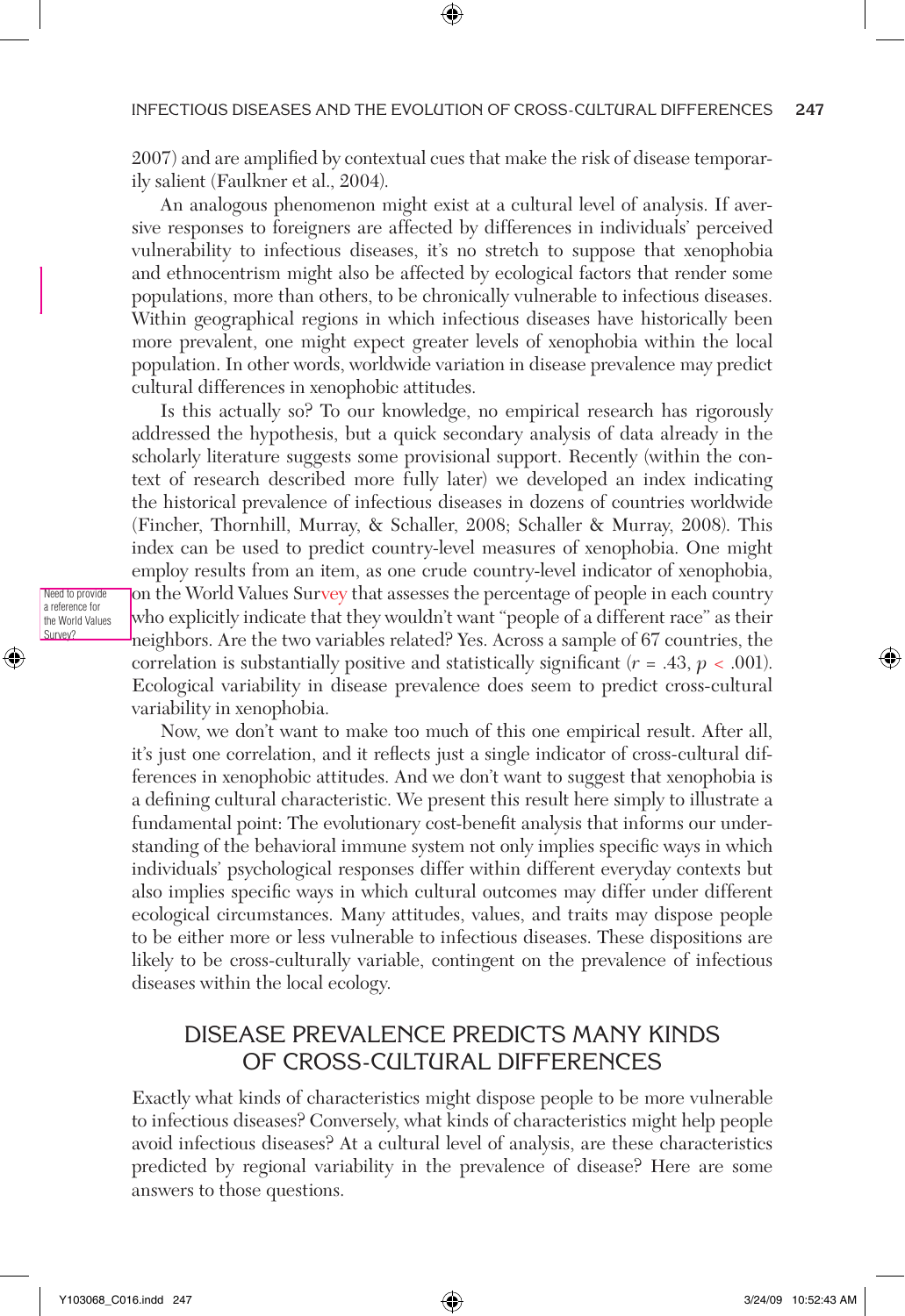#### *Mate Preferences and Mating Strategies*

Many diseases may be transmitted via intimate physical contact of the sort associated with sexual behavior. Because of this, animals of various species are sensitive to superficial characteristics indicating the contagion risk posed by potential mates, and they selectively avoid mating with those who demonstrate these characteristics (e.g., Kavaliers, Fudge, Colwell, & Choleris, 2003). Human mate pref-Provide reference for Kavaliers, Fudge, erences are also likely to be influenced by superficial physical traits connoting Colwell, & Choleris, the presence of (or potential resistance to) contagious parasites. One such trait  $\frac{2003?$  Is a reference is physical (un)attractiveness. In many species, bilateral symmetry may be a cue Colwell, Braun, & indicating both the current absence of disease and a strong immune system in general (Møller, 1996). In humans, bilateral symmetry in facial features contributes to the subjective impression of physical attractiveness (Thornhill & Gangestad, 1999). Therefore, subjective impressions of physical attractiveness may serve as a heuristic cue indicating both the absence of and the resistance to infectious diseases. It follows that not only will physical attractiveness be a highly prized feature in a mate but it will be especially prized within cultures with historically high prevalence of infectious diseases. Exactly such a result was reported by Gangestad and Buss (1993; see also Gangestad, Haselton, & Buss, 2006). Disease prevalence strongly predicted cross-cultural differences in the value placed on the physical attractiveness of a potential mate.

In addition to hypotheses about cross-cultural differences in the characteristics that people value in a mate, we can also deduce additional hypotheses about mating behavior more broadly. Because sexual intimacy puts people at an increased risk of contracting infectious diseases, there may be fitness costs associated with any chronically incautious (e.g., promiscuous or unrestricted) approach to mating. These costs must be weighed against the potential fitness benefits that might accrue as a result of incautious mating strategies (among men especially, promiscuous mating strategies may produce more offspring). This cost-benefit ratio is likely to vary depending on the prevalence of infectious diseases in the immediate ecology: Within high-disease places, the costs associated with unrestricted mating strategies are most likely to outweigh the benefits. Consequently, in high-disease places, people are expected to exhibit a more cautious, restricted approach to sexual relations.

We recently tested this hypothesis (Schaller & Murray, 2008). To do so, we employed the results of a massive cross-cultural study reported by Schmitt (2005). Schmitt administered the *Sociosexual Orientation Inventory* (SOI; Simpson & Gangestad, 1991) to over 14,000 people living in 48 different countries. (Low SOI scores indicate a restricted approach to sexuality; higher SOI scores indicate a more unrestricted approach—including greater chronic interest in new sexual partners and greater comfort with casual sexual encounters.) Schmitt (2005) reported mean standardized SOI scores for each country, among other results. Separately, using methods modeled after previous investigations (e.g., Gangestad et al., 2006; Low, 1990), we computed an index indicating the historical prevalence of infectious diseases in each of these countries. Did regional variation in disease prevalence predict cross-cultural variation in the SOI? Yes. The correlation was negative: In

Choleris, 2003.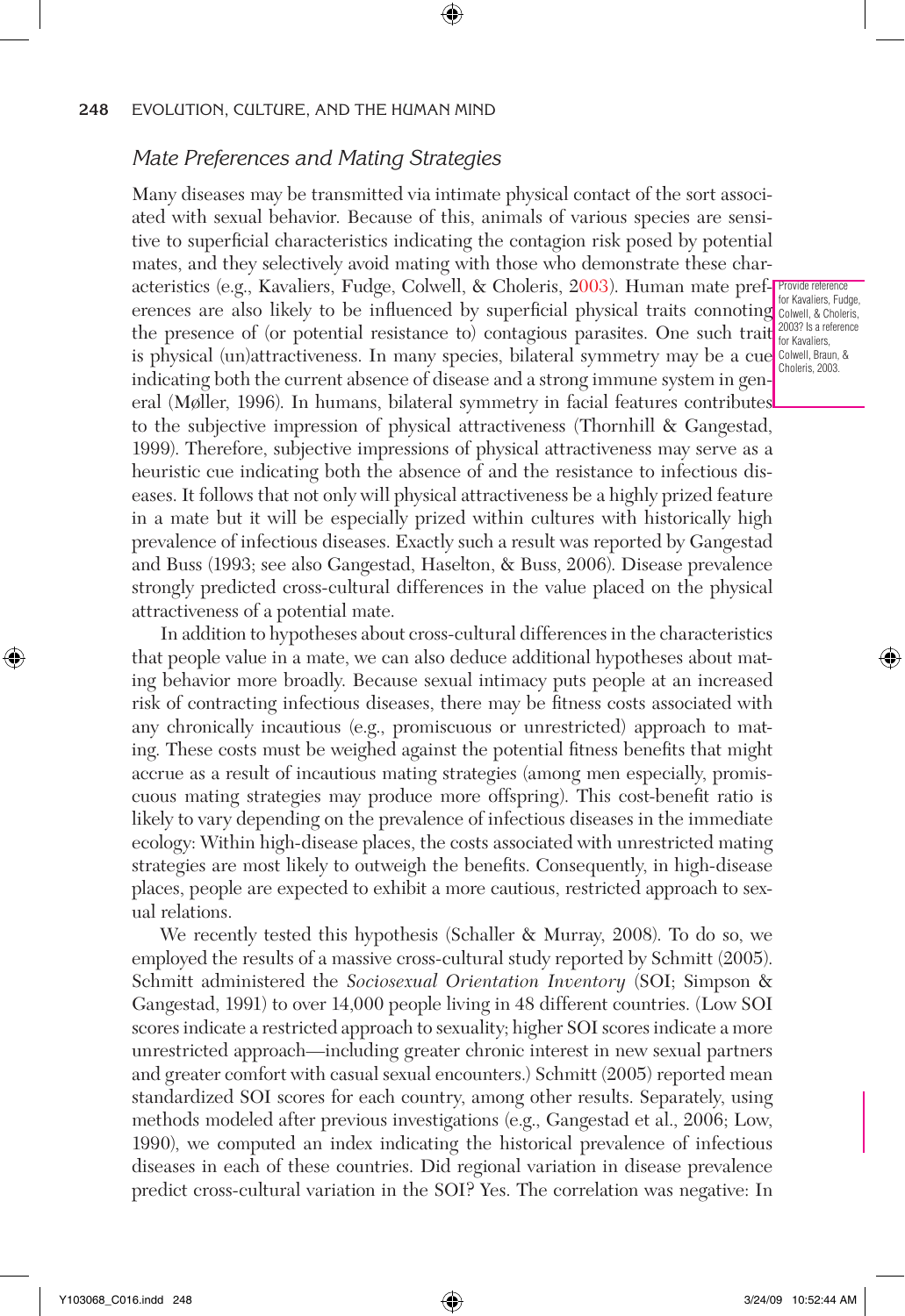places with a higher prevalence of disease, both men and women tend to report a more restricted approach to sexual relations.

Interestingly, this effect was substantially stronger for SOI scores for females than for SOI scores for males, and it was only on SOI scores for females that the effect remained statistically significant even after statistically controlling for other country-level variables (e.g., GDP per capita, life expectancy, absolute latitude, mean annual temperature). This makes sense within the overall conceptual framework described earlier. Because of differential reproductive investment, the fitness benefits of an incautious approach to sexual relations are likely to be greater among men than among women. For men, these benefits may actually outstrip the costs even at relatively high levels of disease prevalence, and previous research indicates that this may indeed be the case (e.g., Low, 1990). Among women, however, the benefits of unrestricted sexuality behavior are lower and so may more readily be outweighed by the costs (disease transmission) when diseases are highly prevalent.

#### *Fundamental Personality Traits*

Behavior need not be sexual to increase the risk of disease transmission. Broader behavioral dispositions (i.e., those that are not specific to the domain of sexual behavior) can also affect the risk of exposure to disease-causing pathogens. Any interaction that places an individual in close proximity to other people may expose that individual to socially transmitted pathogens. Thus, a dispositional tendency toward gregariousness and extraversion may be associated with an enhanced risk of disease transmission (Hamrick, Cohen, & Rodriguez, 2002; Nettle, 2005)—particularly under ecological circumstances in which diseases are highly prevalent. This implies a predictable cross-cultural difference in dispositional extraversion: In regions characterized by high levels of diseases, there are likely to be generally lower levels of extraversion within the local population.

Only some diseases are transmitted through direct social interaction. Many others are transmitted indirectly as a result of contaminated water supplies, inexpertly prepared foods, and so forth. And, as we discussed earlier, many cultural norms serve as barriers against these forms of transmission (e.g., cultural practices that proscribe the placement of latrines near sources of drinking water or that prescribe the appropriate spicing of meats). To the extent that individuals violate these cultural conventions, they may expose themselves and others to infectious diseases—especially within regions in which the prevalence of disease is high. This has an implication for cross-cultural differences in dispositional tendencies toward curiosity, experimentation, and willingness to deviate from the status quo—the sorts of traits signaled by the fundamental personality trait that is sometimes called "openness to experience." In regions characterized by high levels of diseases, there are likely to be generally lower levels of openness within the local population.

Would it be helpful to list all of the Big Five personality traits?

↔

Extraversion and openness are two of the "Big Five" personality traits—the dimensions of personality that are considered fundamental to an understanding of individual differences (John & Srivastava, 1999). It follows that variation along these same traits may be fundamental to the perception of overall dispositional differences between cultural populations. Several recent cross-cultural research

Y103068\_C016.indd 249 3/24/09 10:52:44 AM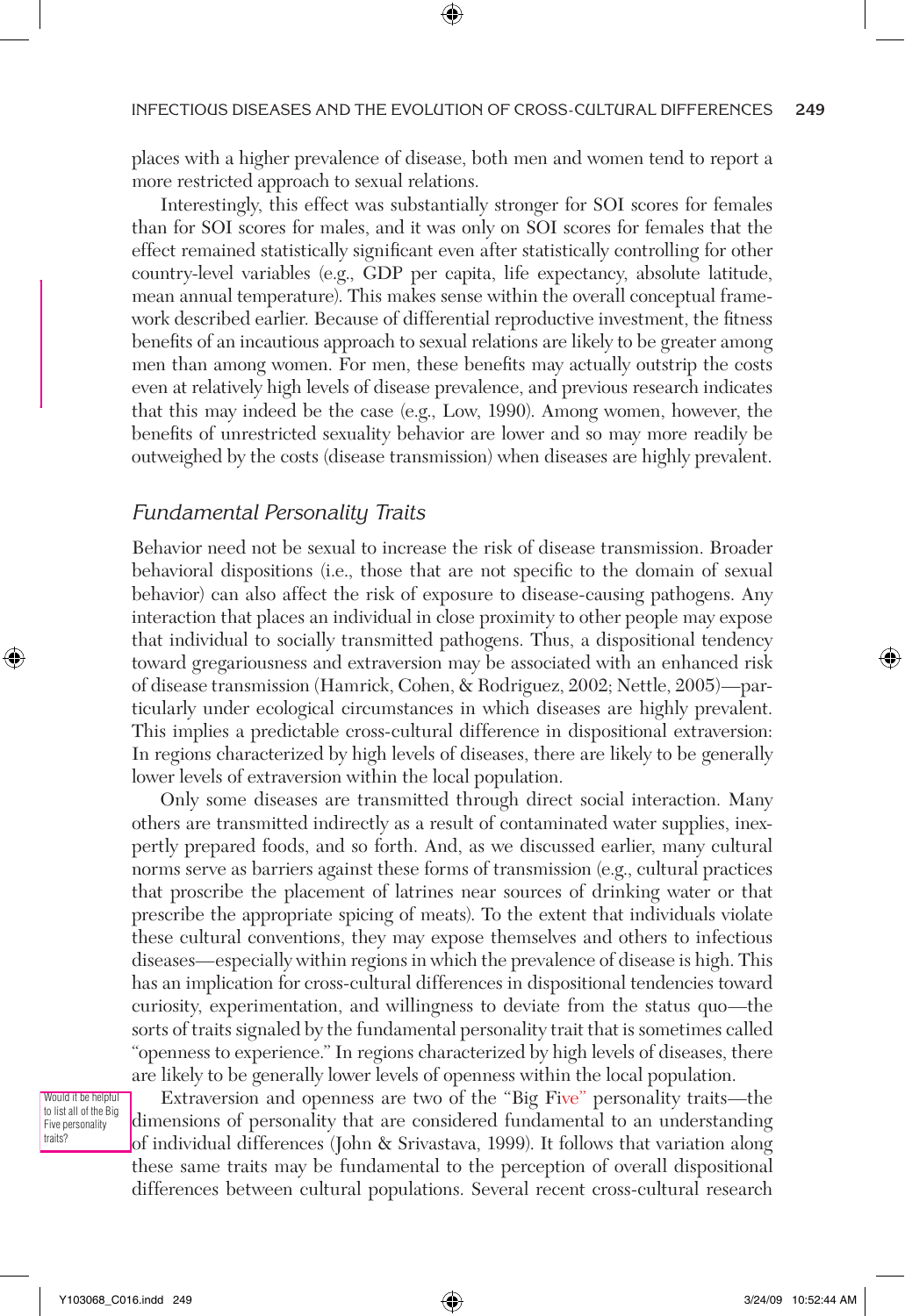projects have administered personality questionnaires to thousands of people in dozens of countries worldwide and as a result have documented cross-cultural differences along each of the Big Five personality traits, including extraversion and openness (McCrae, 2002; McCrae et al., 2005; Schmitt et al., 2007). Using the same index that we used in the aforementioned investigations, we found that the historical prevalence of diseases indeed predicts cross-cultural variation along the two hypothesized personality dimensions: Disease prevalence is negatively correlated with country-level mean scores on both extraversion and openness (Schaller & Murray, 2008).

Additional analyses ruled out various alternative explanations for these effects. A reverse causal explanation is rendered implausible by several considerations, including the fact that contemporary personality scores were more strongly predicted by our index of historical disease prevalence than by an analogous index based on contemporary epidemiological data. Additional analyses revealed that the relations between disease prevalence and personality traits persisted even when controlling for other variables (e.g., GDP per capita, life expectancy, absolute latitude, mean annual temperature), thus ruling out a variety of alternative causal explanations. The results suggest that cross-cultural differences in personality style may indeed result, in part, from regional differences in the prevalence of disease.

#### *Individualism and Collectivism*

Underlying many specific cross-cultural differences lies a fundamental distinction between individualistic and collectivistic value systems (Hofstede, 2001; Triandis, 1995). Indeed, it has been suggested that the individualism–collectivism dimension "may ultimately prove to be the most important dimension for capturing cultural variation" (Heine, 2008, p. 189). But why exactly are some cultures individualistic and others collectivistic? Disease prevalence may provide an important part of the answer to this question.

There are at least two reasons to suspect a causal link between disease prevalence and individualism and collectivism, each of which focuses on a specific component of the multifaceted systems of values to which the terms *individualism* and *collectivism* refer. First, compared to individualistic value systems, collectivistic value systems are defined in part by an especially sharp distinction between ingroup and out-group and by the corollary tendency to be especially wary of outgroup members (Gelfand, Bhawuk, Nishii, & Bechtold, 2004; Sagiv & Schwartz, 1995). The same deductive logic that implies a positive correlation between disease prevalence and xenophobia also implies a positive correlation between disease prevalence and collectivism. Second, collectivism is defined in part by a strong value placed on tradition and conformity, whereas individualism is characterized by a greater tolerance for (and encouragement of) deviation from the status quo (Oishi, Schimmack, Diener, & Suh, 1998). The same deductive logic that implies a negative correlation between disease prevalence and openness also implies a positive correlation between disease prevalence and collectivism. Thus, for multiple reasons, one might expect that worldwide variation in disease prevalence will predict cultural variation along the individualism–collectivism dimension.

⊕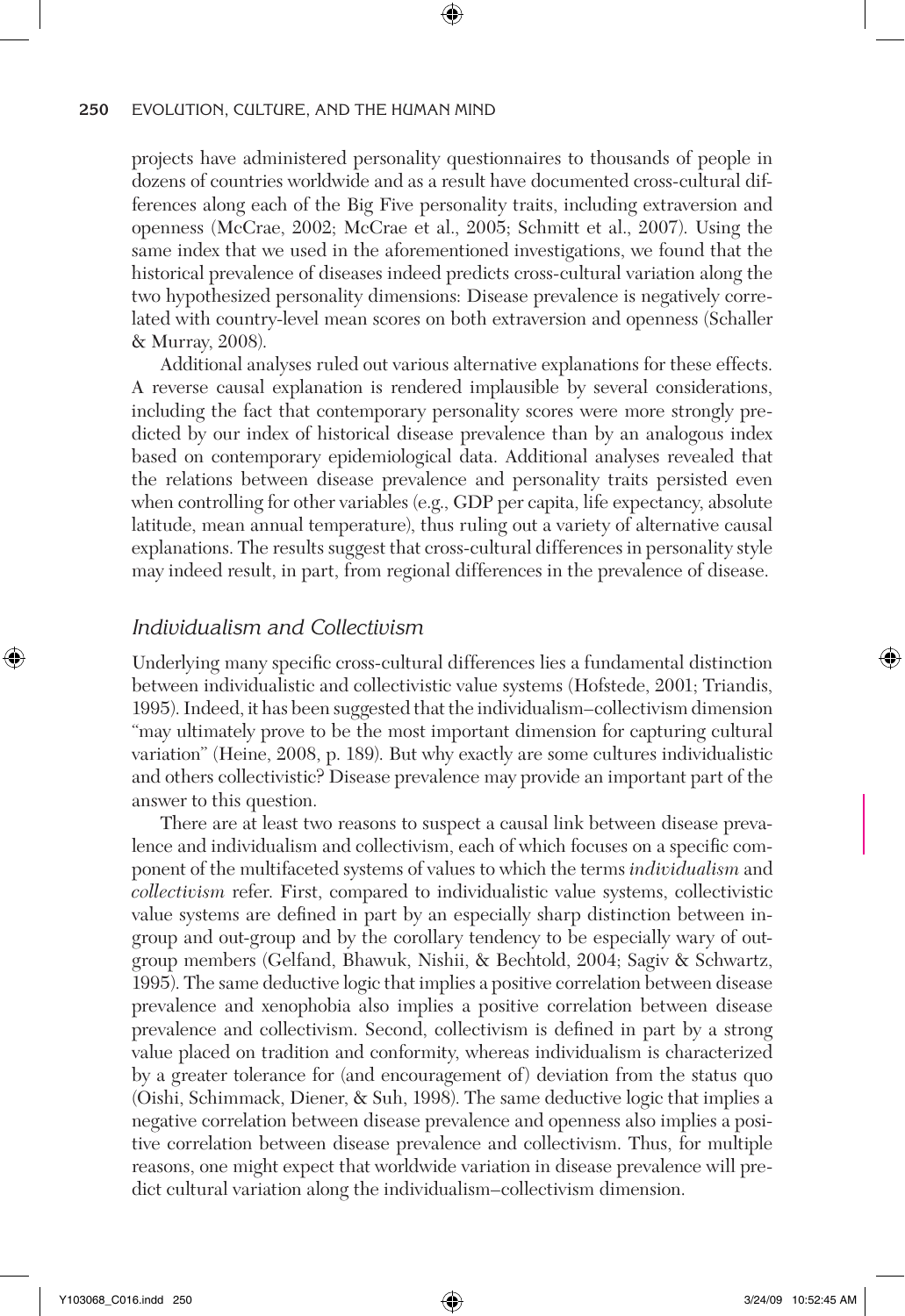#### Infectious Diseases and the Evolution of Cross-Cultural Differences **251**

This relationship is exactly what the empirical data show (Fincher et al., 2008). Across multiple country-level indices of individualism and/or collectivism (Gelfand et al., 2004; Hofstede, 2001; Kashima & Kashima, 1998; Suh, Diener, Oishi, & Triandis, 1998), our index of disease prevalence correlated positively with collectivism and negatively with individualism. These correlations were exceptionally strong.

And, just as with differences in personality style, these effects remained statistically significant even after controlling for a variety of other country-level variables (e.g., GDP per capita). In fact, our results indicate that a substantial part of the often-observed relation between GDP and individualism is attributable more directly to pathogen prevalence than to economic development. It appears that the scholarly literature on individualism and collectivism may have overestimated economic influences while underestimating the causal influence of pathogens.

#### *The Political, Civil, and Spiritual Fabric of Society*

Because cultural value systems (of the sort implicated by individualism and collectivism) have profound implications for how individuals think, feel, and behave in relation to one another, they inevitably have implications that manifest in the systematic workings of societal institutions—governments, economies, legal systems, and so forth. Within any culture that prizes tradition and conformity, certain kinds of civil liberties and individual rights (e.g., freedom of speech) may be perceived to pose a greater threat to the common good. Consequently, authoritarian governmental regimes may be more likely to emerge and persist, and individual liberties and rights may be systematically repressed by legal and/or political means (Conway, Sexton, & Tweed, 2006). It follows, therefore, that disease prevalence may predict legislated restrictions on individual civil liberties and political rights. And, more generally, disease prevalence may place limits on the democratization of societies. New research by Randy Thornhill and his colleagues provides support for these hypotheses (Thornhill, personal communication).

Provide date (month, day, year) for this personal communication?

⊕

Conformity to cultural traditions is facilitated not only by legislated repression of dissent but also by the kinder, gentler sort of interpersonal interactions through which people learn to adopt, and reproduce anew, those cultural traditions. Much of this socialization and acculturation occurs during childhood, within the context of familial interactions. But the family is by no means the only social context through which cultural indoctrination occurs. Religion also serves this community function (Atran & Norenzayan, 2004; see also the chapter in this volume by Shariff, Norenzayan, & Henrich). Indeed, by invoking the specter of omniscient and powerful supernatural beings, religious teachings provide an especially potent set of mechanisms through which individuals learn to uphold cultural traditions and to fear the consequences of violating those traditions. One might expect, therefore, that when diseases pose an especially substantial problem (and ritualized behavioral practices provide a more consequential buffer against that problem), religiosity will be more prevalent as well. Again, preliminary empirical results indicate that this is the case (Fincher & Thornhill, 2008).

We should be careful not to overinterpret findings such as these. They are, after all, just correlations, and they reflect just a few of the many variables that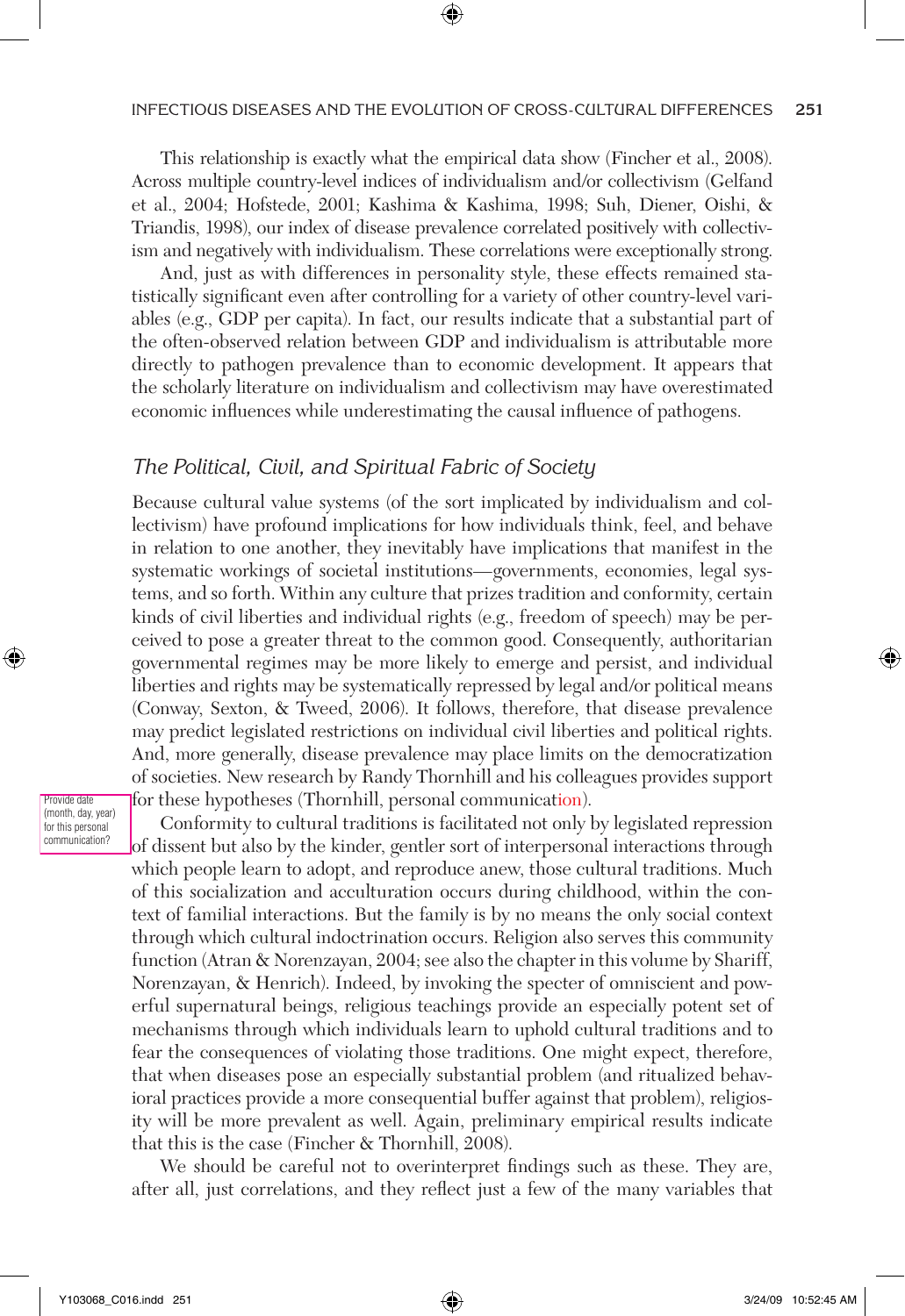must be assessed to rigorously document relations between disease prevalence and societal outcomes. Still, these findings are consistent with—and contribute to the increasingly plausible conclusion that a considerable chunk of cross-cultural variability, across many different domains of social life, results from regional variability in the prevalence of infectious diseases.

# Genes, Development, Cognition, and Culture

Even if we allow ourselves to draw that conclusion, we are still a long way from truly understanding the actual mechanisms through which disease prevalence influences cultural outcomes. There are different kinds of mechanisms (operating over different timescales) that might plausibly account for a causal relationship between disease prevalence and cultural norms.

One possible mechanism is natural selection, through which different genes are selectively favored under different ecological circumstances. Consider, for instance, cross-cultural differences in fundamental personality traits. Wellestablished research shows that these traits are heritable (e.g., Jang, Livesley, & Vemon, 1996), and research has begun to identify specific genetic markers associated with specific personality traits (e.g., Savitz & Ramesar, 2004; Stein, Schork, & Gelernter, 2004). Also clear is that infectious diseases can pose a powerful selective force on gene frequencies within different human populations (Sabeti et al., 2002; Williamson et al., 2007). It is plausible that among populations living in chronically disease-ridden regions of the world, natural selection has favored alleles that are probabilistically associated with introversion rather than extraversion and with dispositional caution rather than curiosity and openness to experience. Moreover, if we assume that there is some heritable genetic contribution to other attitudes and dispositions (e.g., dispositional tendencies toward collectivism), a natural selection process can be extended to explain cross-cultural variability along those characteristics too.

This is by no means the only explanation. A causal link between disease and culture might also operate through an entirely different kind of evolved mechanism. Genes associated with specific traits and dispositions may be widespread across all human populations but may be differentially expressed depending on the prevalence of infectious diseases within the local ecology. Phenotypic differences often emerge from the differential expression of common genes; a gene's expression often depends on input from the immediate environment, and this context-contingent phenotypic plasticity is often adaptive (Carroll, 2005; Ridley, 2003). Consider personality traits again. Because these traits may confer either fitness costs or benefits, and these costs and benefits vary under different circumstances (Nettle, 2007), the expression of genes associated with these traits may have evolved to be sensitive to informational inputs signaling the prevalence of infectious diseases. The consequence of such an evolutionary process is that even genetically identical populations may, under different ecological circumstances, have different overall levels of extraversion, openness, and other traits.

This sort of phenomenon is sometimes called "evoked culture" (Gangestad et al., 2006; Tooby & Cosmides, 1992), a label emphasizing the important point

↔

⊕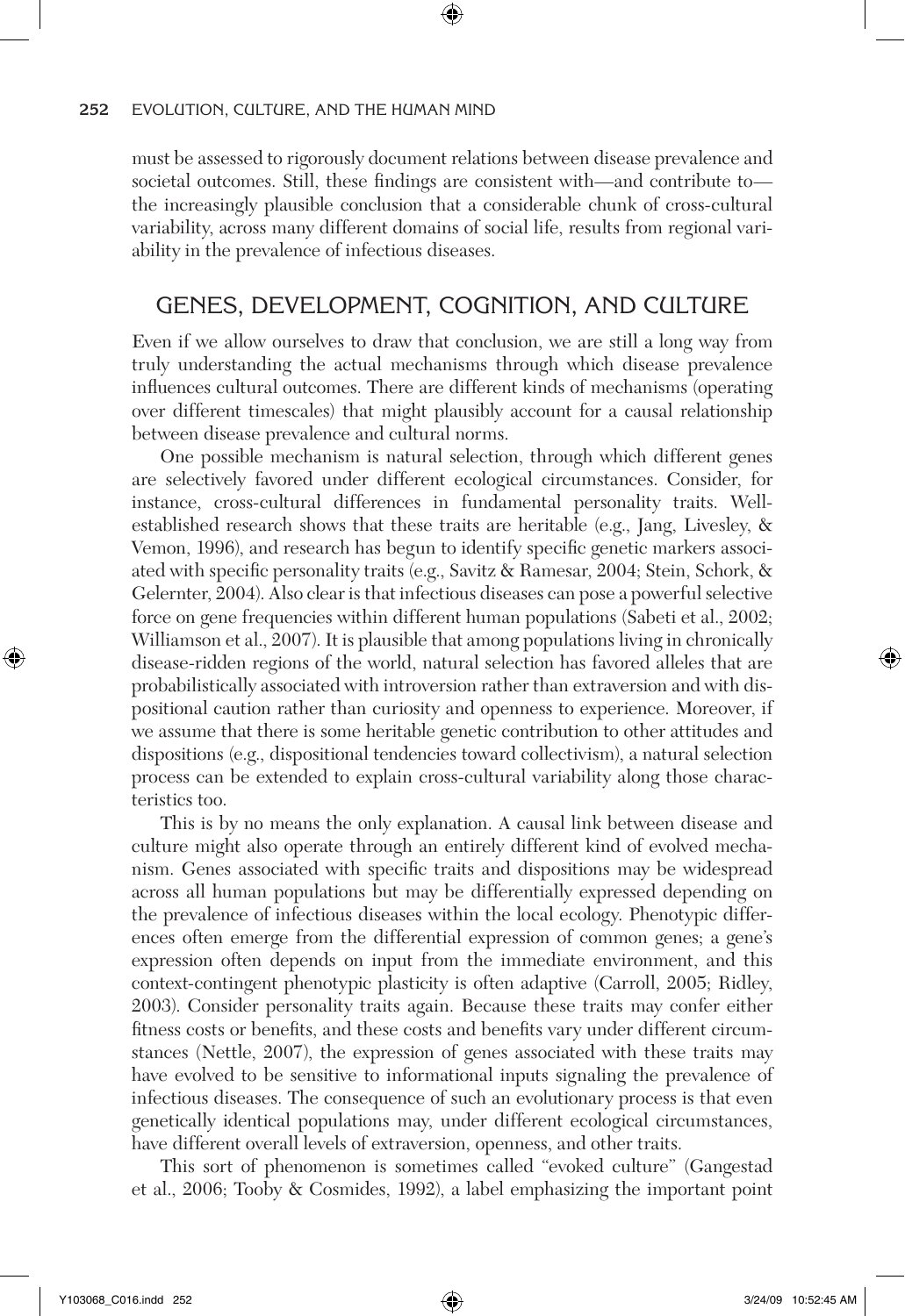#### Infectious Diseases and the Evolution of Cross-Cultural Differences **253**

that cultural differences may reflect universal human capacities that are differentially evoked under different ecological circumstances. Of course, even if we suggest that cultural differences might be evoked as the result of context-contingent gene expression, we have still just barely begun to elucidate the mechanisms through which this occurs (Schaller, 2006). To more fully elaborate on this phenomenon, one must articulate specific developmental and psychological processes. For instance, one might hypothesize that in high-disease environments, genes associated with introversion may be expressed early in individuals' development, with the phenotypic result that these individuals develop personalities characterized by a chronic tendency toward introversion. Or, somewhat differently, one might hypothesize that evolved developmental processes produce individuals who aren't chronically introverted or extraverted per se but are instead chronically sensitive to disease-relevant inputs from the environment; when those inputs are received, these individuals respond by being temporarily introverted or extraverted, depending on the nature of those inputs.

It is also possible that disease prevalence may produce these many cross-cultural differences through mechanisms that have nothing directly to do with genes at all. Some of these effects might be explained by the kind of social construction and cultural transmission processes that, earlier, we illustrated with cross-cultural differences in the use of culinary spices. In regions characterized by persistently high levels of disease, cultural learning and transmission processes may selectively sustain values that advise against extraversion, openness, individualism, and other potentially costly dispositional tendencies. These kinds of cultural processes don't render "real" evolutionary processes irrelevant. (After all, cultural transmission processes depend on evolved cognitive and behavioral capabilities.) They do, however, relegate these evolutionary processes to a role that is somewhat more distant from, and less specific to, observed cultural differences.

These different kinds of explanatory mechanisms are conceptually independent and are not mutually exclusive. Even if specific genes associated with specific traits are differentially pervasive across different human populations, the actual expression of those genes may still vary depending on immediate ecological circumstances. And even if there are evolved genetic mechanisms contributing directly to cultural differences in personality, cultural transmission processes may play a role as well. Each of these possible mechanisms has unique empirical implications. Many different kinds of research programs may prove useful in testing these implications. With advances in genomics, the coming years are likely to reveal many specific genetic markers for personality traits, attitudes, and values. This may allow direct tests of the possibility (which at this point is purely hypothetical) that infectious diseases have exerted selection pressures on the genetic bases of these traits, attitudes, and values. Similarly, advances in genetics and developmental biology may allow more direct tests of the possibility that cross-cultural differences result, in part, from the differential expression of these genes. Other research strategies can be pursued immediately. Useful insights might be gained by the careful longitudinal study of the behavioral dispositions of immigrants and their offspring. (Perhaps especially informative will be studies of immigrants who relocate from low-disease regions to places characterized by a much higher prevalence of pathogens.) It might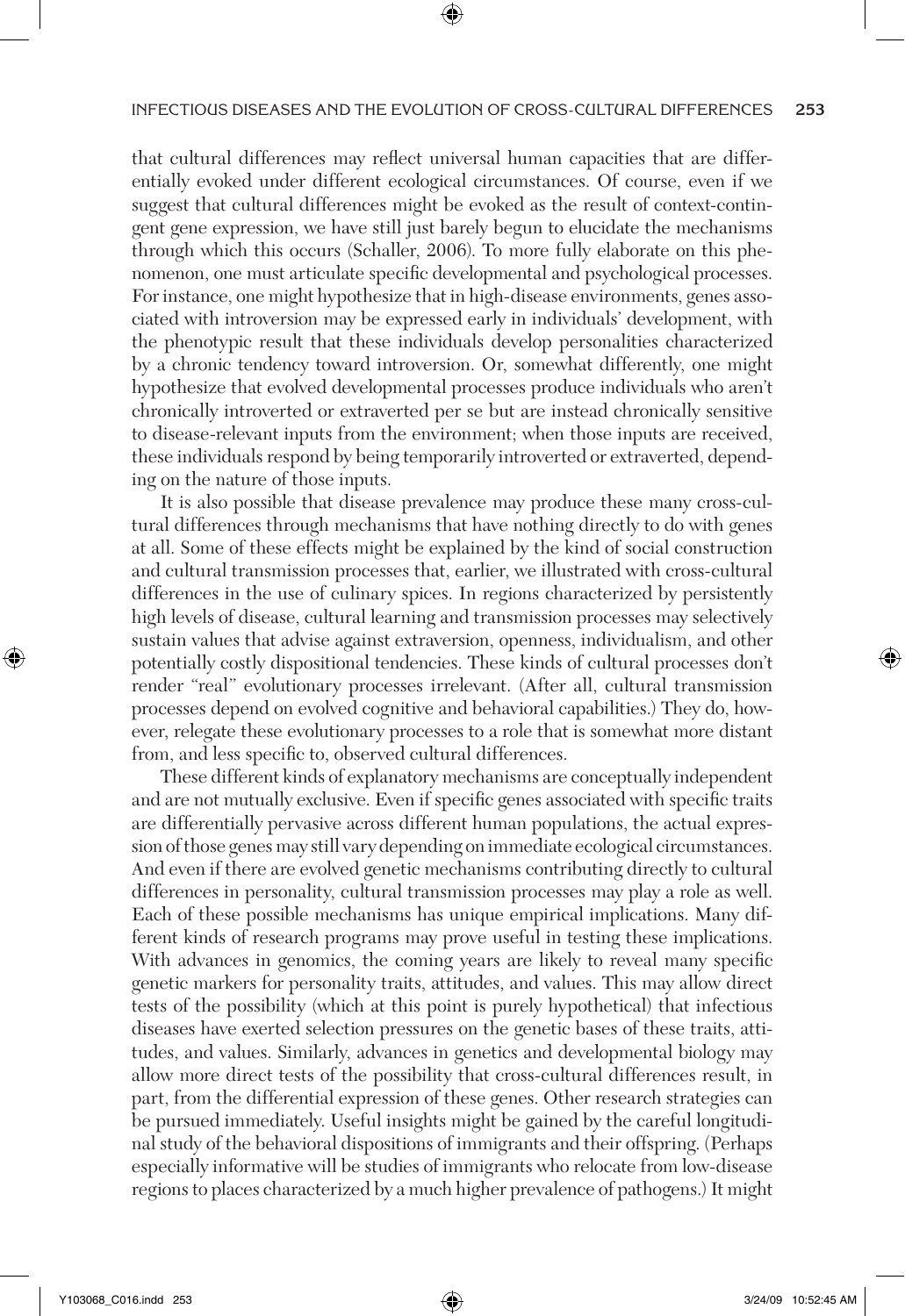also be informative to conduct analog studies on nonhuman animals, in which the developmental context (e.g., the prevalence of infectious diseases in laboratory populations) might be carefully manipulated so as to test for possible consequences on dispositional tendencies. And, of course, some of the hypothesized implications might be tested with experimental methodologies of the sort that have been used to document other consequences of the behavioral immune system (e.g., Navarrete et al., 2007; Park et al., 2003, 2007). Variations on these methods might be used to test whether the temporary salience of (or vulnerability to) infectious diseases affects the activation of collectivistic values into working memory or the temporary inhibition of extroverted behavioral tendencies. Other variations might test whether a temporary feeling of vulnerability influences the transmission and/or learning of specific values, traits, or dispositional tendencies.

The take-home message is this: It has become increasingly apparent through the application of an evolutionary perspective on human culture that important cross-cultural differences may result from regional differences in the prevalence of infectious diseases. But the exact causal mechanisms remain unclear. Future research must rise to this empirical challenge if we wish to truly understand the evolutionary origins of cross-cultural differences.

## Acknowledgments

This research was supported in part by research grants from the University of British Columbia Hampton Fund and the Social Sciences and Humanities Research Council of Canada.

## **REFERENCES**

- Atran, S., & Norenzayan, A. (2004). Religion's evolutionary landscape: Counterintuition, commitment, compassion, communion. *Behavioral and Brain Sciences*, *27*, 713–770. Carroll, S. B. (2005). *Endless forms most beautiful*. New York: Norton.
- Conway, L. G., III, Sexton, S. M., & Tweed, R. G. (2006). Collectivism and governmentally initiated restrictions: A cross-sectional and longitudinal analysis across nations and within a nation. *Journal of Cross-Cultural Psychology, 37*, 20–41.
- Faulkner, J., Schaller, M., Park, J. H., & Duncan, L. A. (2004). Evolved disease-avoidance mechanisms and contemporary xenophobic attitudes. *Group Processes and Intergroup Behavior*, *7*, 333–353.
- Fincher, C. L., & Thornhill, R. (2008). *Infectious disease prevalence and the worldwide dis-*Provide month of *tribution of religiosity and religions*. Paper presented at the Evolutionary Psychology meeting? Pre-Conference, Society for Personality and Social Psychology. Albuquerque, NM.
- Fincher, C. L., Thornhill, R., Murray, D. R., & Schaller, M. (2008). Pathogen prevalence predicts human cross-cultural variability in individualism/collectivism. *Proceedings of the Royal Society B: Biological Sciences*, *275*, 1279–1285.
- Gangestad, S. W., & Buss, D. M. (1993). Pathogen prevalence and human mate preferences. *Ethology and Sociobiology*, *14*, 89–96.
- Gangestad, S. W., Haselton, M. G., & Buss, D. M. (2006). Evolutionary foundations of cultural variation: Evoked culture and mate preferences. *Psychological Inquiry*, *17*, 75–95.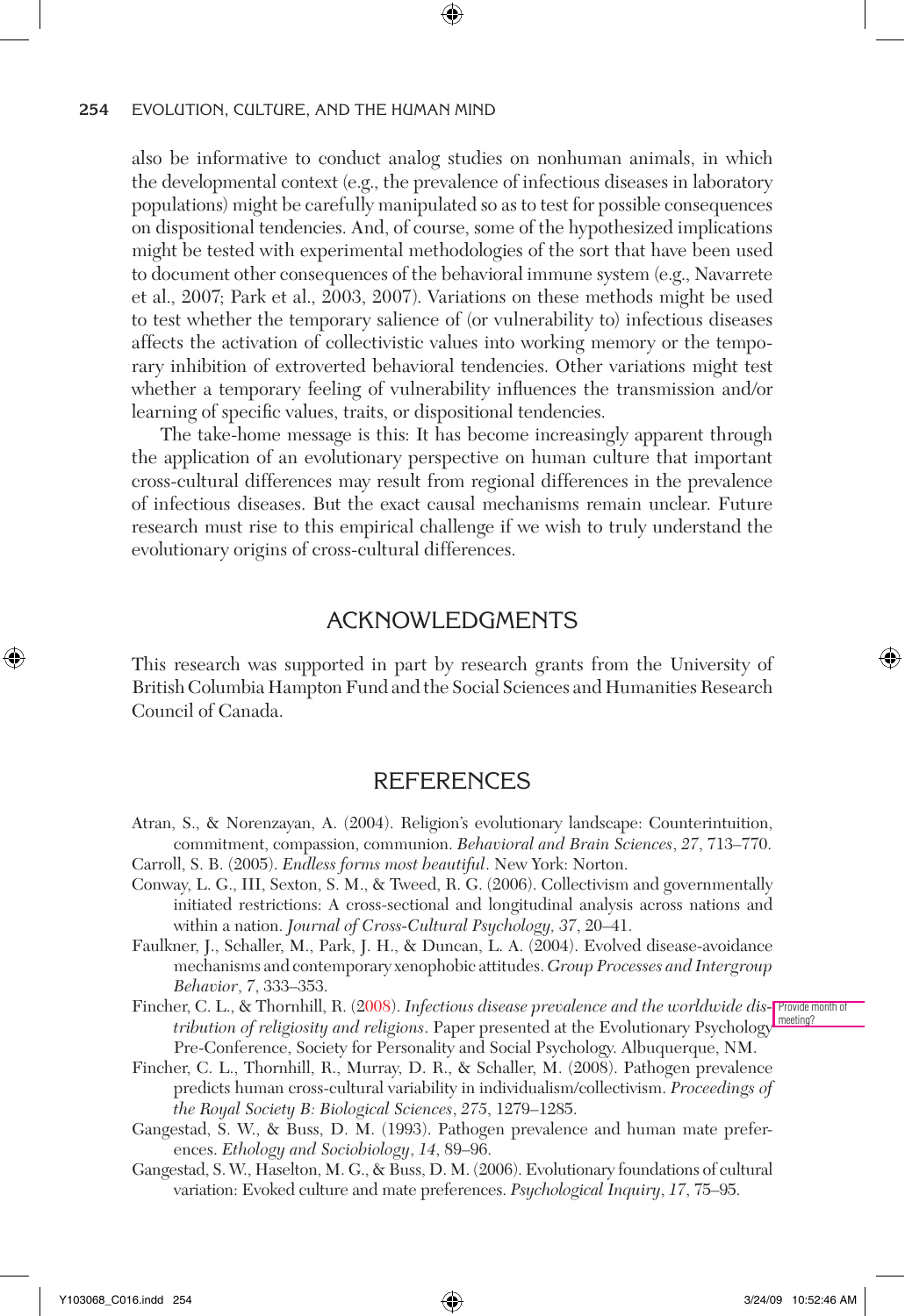- Gelfand, M. J., Bhawuk, D. P. S., Nishii, L. H., & Bechtold, D. J. (2004). Individualism and collectivism. In R. J. House, P. J. Hanges, M. Javidan, P. W. Dorfman, & V. Gupta (Eds.), *Culture, leadership, and organizations: The GLOBE study of 62 societies* (pp. 437–512). Thousand Oaks, CA: Sage.
- Guerra, F. (1993). The European–American exchange. *History and Philosophy of the Life Sciences*, *15*, 313–327.
- Hamrick, N., Cohen, S., & Rodriguez, M. S. (2002). Being popular can be healthy or unhealthy: Stress, social network diversity, and incidence of upper respiratory infection. *Health Psychology*, *21*, 294–298.
- Heine, S. J. (2007). *Cultural psychology*. New York: Norton.
- Hofstede, G. (2001). *Culture's consequences* (2nd ed.). Thousand Oaks, CA: Sage.
- Jang, K. L., Livesley, W. J., & Vemon, P. A. (1996). Heritability of the Big Five personality dimensions and their facets: A twin study. *Journal of Personality*, *64*, 577–592.
- John, O. P., & Srivastava, S. (1999). The Big Five trait taxonomy: History, measurement, and theoretical perspective. In L. A. Pervin & O. P. John (Eds.), *Handbook of personality: Theory and research* (2nd ed., pp. 102–138). New York: Guilford.

Kashima, E. S., & Kashima, Y. (1998). Culture and language: The case of cultural dimensions and personal pronoun use. *Journal of Cross-Cultural Psychology*, *29*, 461–486.

- Kavaliers, M., Colwell, D. D., Braun, W. J., & Choleris, E. (2003). Brief exposure to the odour of a parasitized male alters the subsequent mate odour responses of female mice. *Animal Behaviour*, *65*, 59–68.
- Kiesecker, J. M., Skelly, D. K., Beard, K. H., & Preisser, E. (1999). Behavioral reduction of the text. infection risk. *Proceeding of the National Academy of Sciences*, *96*, 9165–9168.
- Lippi, D., & Conti, A. A. (2002). Plague, policy, saints and terrorists: A historical survey. *Journal of Infection*, *44*, 226–228.
- Low, B. S. (1990). Marriage systems and pathogen stress in human societies. *American Zoologist*, *30*, 325–339.
- McCrae, R. R. (2002). NEO-PI-R data from 36 cultures: Further intercultural comparisons. In R. R. McCrae & J. Allik (Eds.), *The five-factor model of personality across cultures* (pp. 105–126). New York: Kluwer Academic/Plenum.
- McCrae, R. R., Terracciano, A., & 78 members of the Personality Profiles of Cultures Project. (2005). Universal features of personality traits from the observer's perspective: Data from 50 cultures. *Journal of Personality and Social Psychology*, *88*, 547–561.
- McNeill, W. H. (1976). *Plagues and peoples*. New York: Anchor Books.
- Møller, A. P. (1996). Parasitism and developmental instability of hosts: A review. *Oikos*, *77*, 189–196.
- Navarrete, C. D., & Fessler, D. M. T. (2006). Disease avoidance and ethnocentrism: The effects of disease vulnerability and disgust sensitivity on intergroup attitudes. *Evolution and Human Behavior*, *27*, 270–282.
- Navarrete, C. D., Fessler, D. M. T., & Eng, S. J. (2007). Elevated ethnocentrism in the first trimester of pregnancy. *Evolution and Human Behavior*, *28*, 60–65.
- Nettle, D. (2005). An evolutionary approach to the extraversion continuum. *Evolution and Human Behavior*, *26*, 363–373.
- Nettle, D. (2007). Individual differences. In R. I. M. Dunbar & L. Barrett (Eds.), *Oxford handbook of evolutionary psychology* (pp. 479–489). Oxford, UK: Oxford University Press.
- Oishi, S., Schimmack, U., Diener, E., & Suh, E. M. (1998). The measurement of values and individualism–collectivism. *Personality and Social Psychology Bulletin*, *24*, 1177–1189.
- Park, J. H., Faulkner, J., & Schaller, M. (2003). Evolved disease-avoidance processes and contemporary anti-social behavior: Prejudicial attitudes and avoidance of people with physical disabilities. *Journal of Nonverbal Behavior*, *27*, 65–87.

Y103068\_C016.indd 255 3/24/09 10:52:46 AM

Ensure this reference is cited in